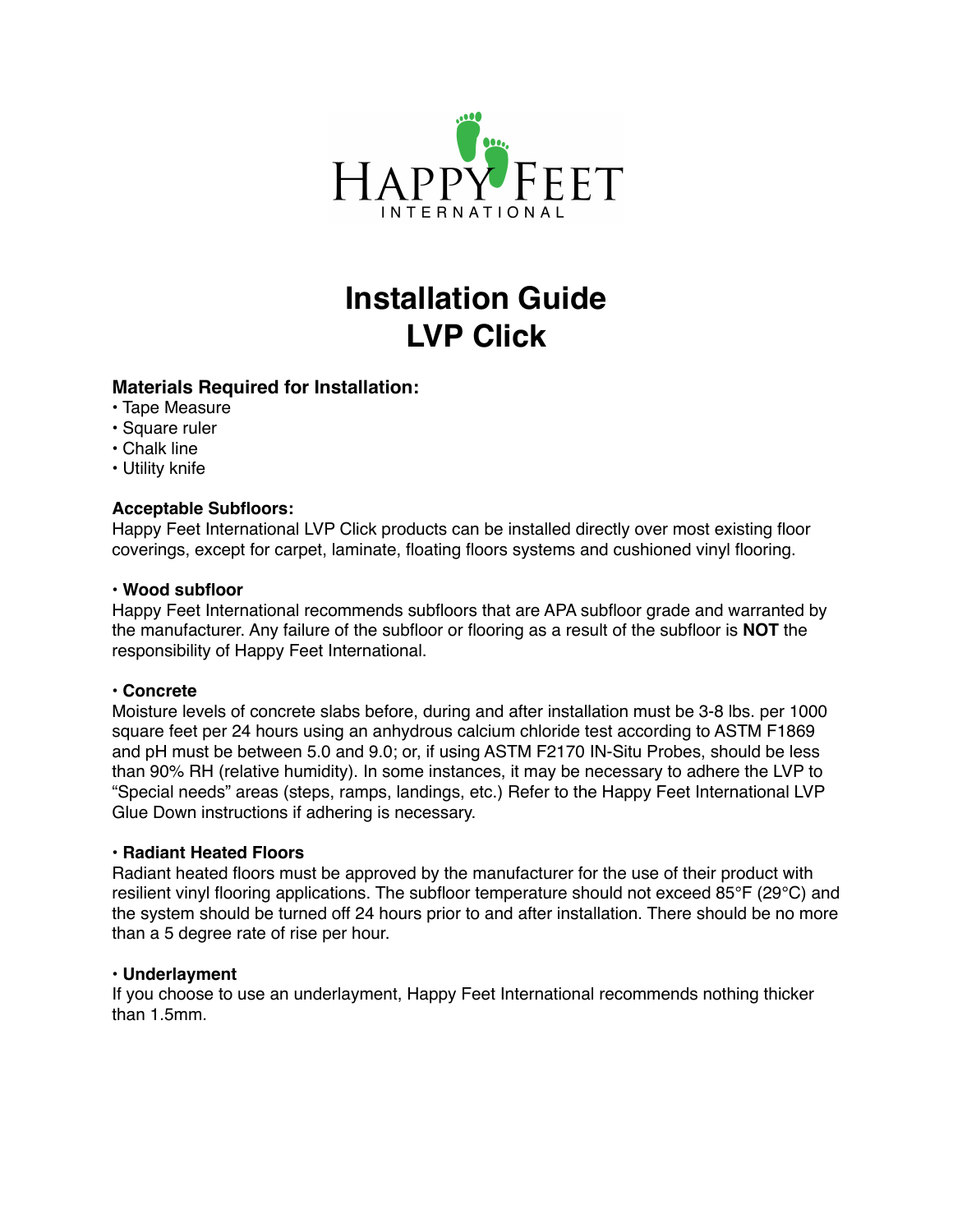# **Storage and Handling:**

Acclimate the flooring a minimum of 48 hours before installation in the area it is to be installed. Conditions between 65°F and 85°F (18°C and 29°C) are required before, during and after installation. Cartons should be evenly stacked no more than two high on a flat surface and away from any heating/cooling ducts or direct sunlight.

## **Subfloor and Wall/Door Preparation:**

Note: DO NOT install cabinets on top of floating LVP. The surface beneath the floor must be sufficiently prepared in advance to guarantee a successful installation of the flooring.

• Fill any low spots in the subfloor greater than 3/16 inch in 10 foot span with a Portland cement leveling compound.

• Ceramic tile and embossed flooring will require skim coating with a Portland based patch to avoid bottom up pattern telegraphing.

• Remove any existing floor molding. Removal of wall baseboards is optional as quarter round can be installed to avoid baseboard removal.

Undercut doorjamb so the 1⁄4 inch expansion space is maintained, allowing the LVP to slip under doorjamb/case molding.

• Sweep the subfloor clean. The floor must also be free of all contaminates.

**Inspection of flooring material prior to installation is required.** Any defects should be immediately reported to the retail store from which the flooring was purchased before installation. **(Within 24hrs of install)** Happy Feet International will not be responsible for labor costs to repair or replace material with defects that were apparent before or noticed at the end of an installation.

#### **Start of Installation:**

- Floor must be clean, smooth, flat and dry before installation.
- Check the tongue and groove to assure it is free of debris or damage.

• To achieve maximum appearance, mix planks from two to three cartons from the same production.

The advantage of Happy Feet International's LVP Click product is that it allows you to choose your own starting position, direction and can work one plank/tile at a time.

Walls are not always straight. Snap a chalk line for your first row to follow.

**Maintain** a 1/4" (1/2 cm) expansion space around all walls. Quarter round or baseboard molding will cover this expansion space. Make sure that you have a transition break every 30ft in either direction. Note that in doorways that are less than 6ft, use a t-molding. **IMPORTANT:** Maintain the 1⁄4 inch space around cabinets, pipes, toilet flanges and any obstacle in the floor.

• For plank installation, staggering the end joints a minimum of 6 inches is required.

• For tile installation, staggering the end joints a minimum of 3 inches is required.

#### **Note:**

Do not install four corners together, as this will not provide a stable installation.